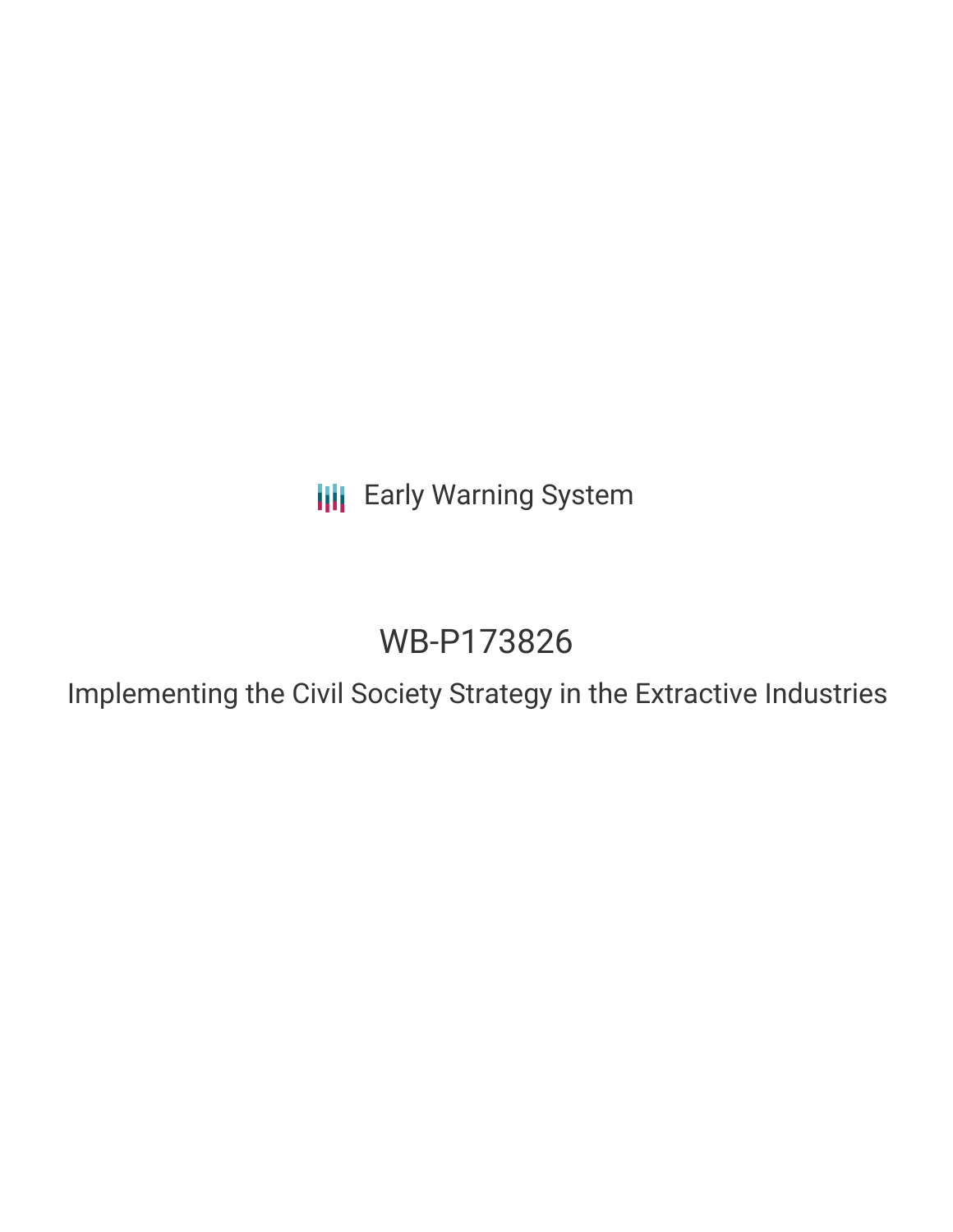

### **Quick Facts**

| <b>Financial Institutions</b>  | World Bank (WB)                                  |
|--------------------------------|--------------------------------------------------|
| <b>Status</b>                  | Pipeline                                         |
| <b>Bank Risk Rating</b>        |                                                  |
| <b>Borrower</b>                | The Natural Resource Governance Institute (NRGI) |
| <b>Sectors</b>                 | Mining                                           |
| <b>Investment Type(s)</b>      | Fund                                             |
| <b>Investment Amount (USD)</b> | \$0.90 million                                   |
| <b>Project Cost (USD)</b>      | \$0.90 million                                   |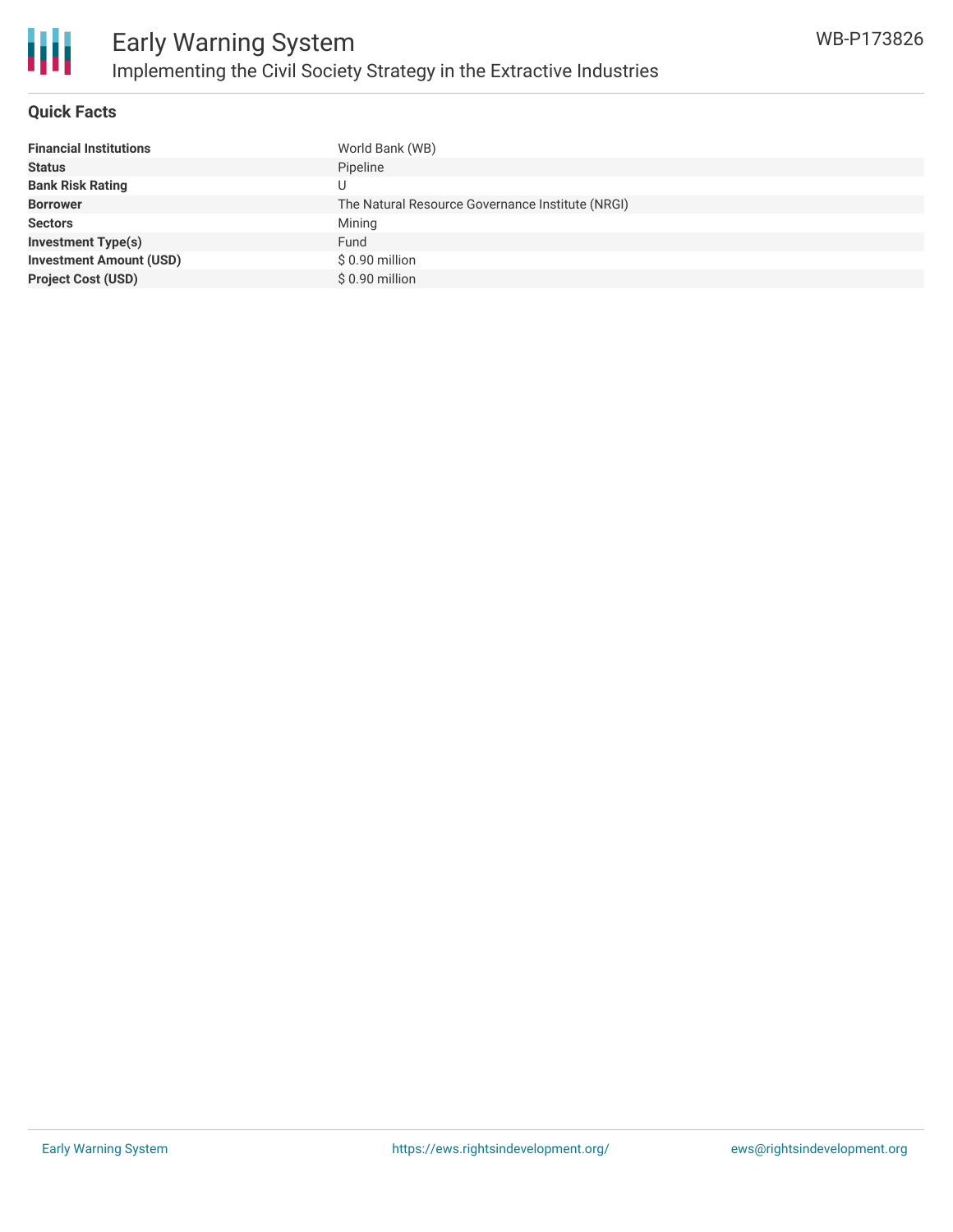

# **Project Description**

According to the World Bank project page:

"In line with the overall objective of the CSO Strategy for Extractive industries (to support enhanced benefits to citizens from extr active industries), the Project Development Objective is to build capacity for informed civil society engagement and collaboration i n EITI and other extractives governance processes."

The World Bank has categorized this project as having a Low environmental and social risk rating.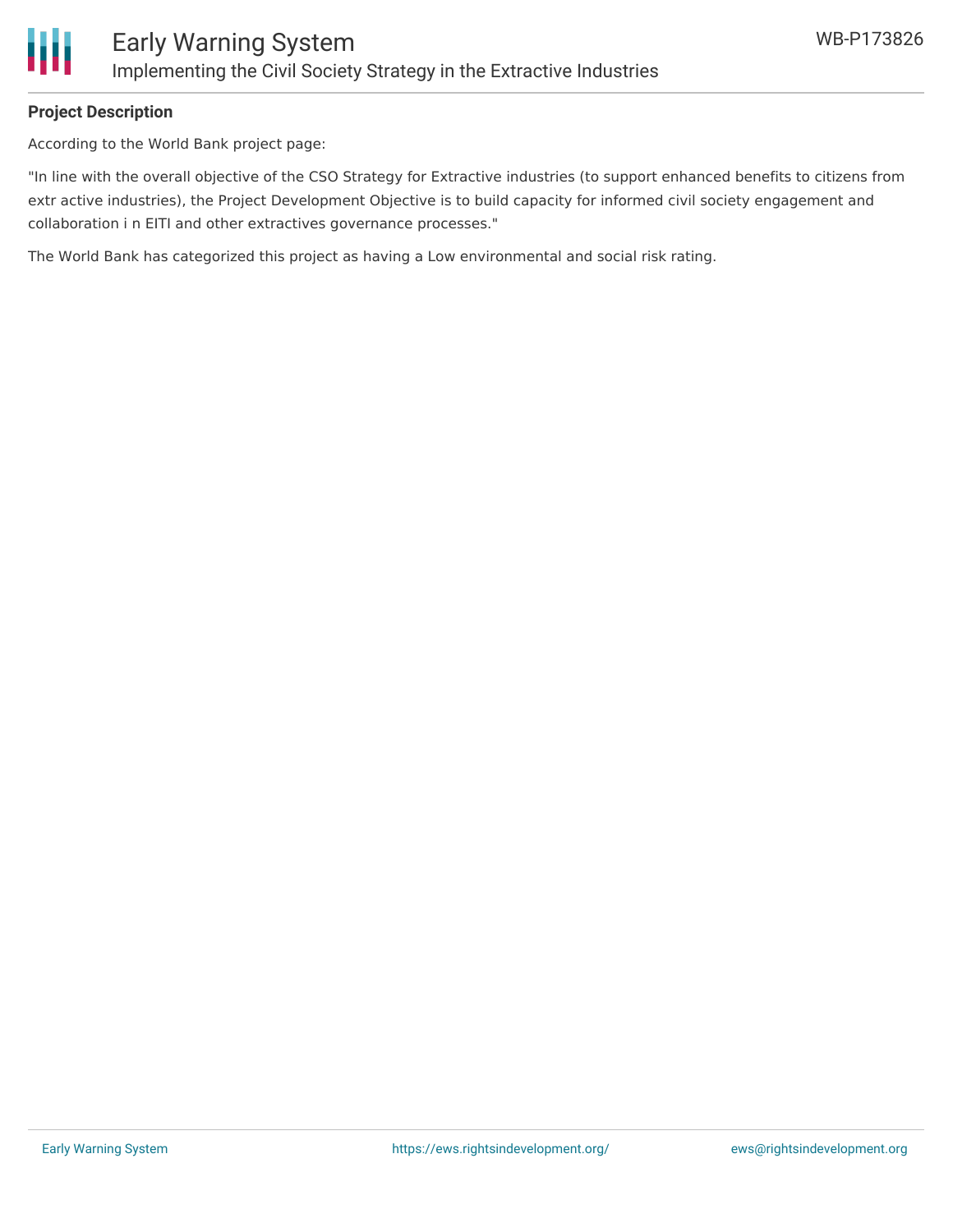

# **Investment Description**

World Bank (WB)

The project financing involves a trust fund.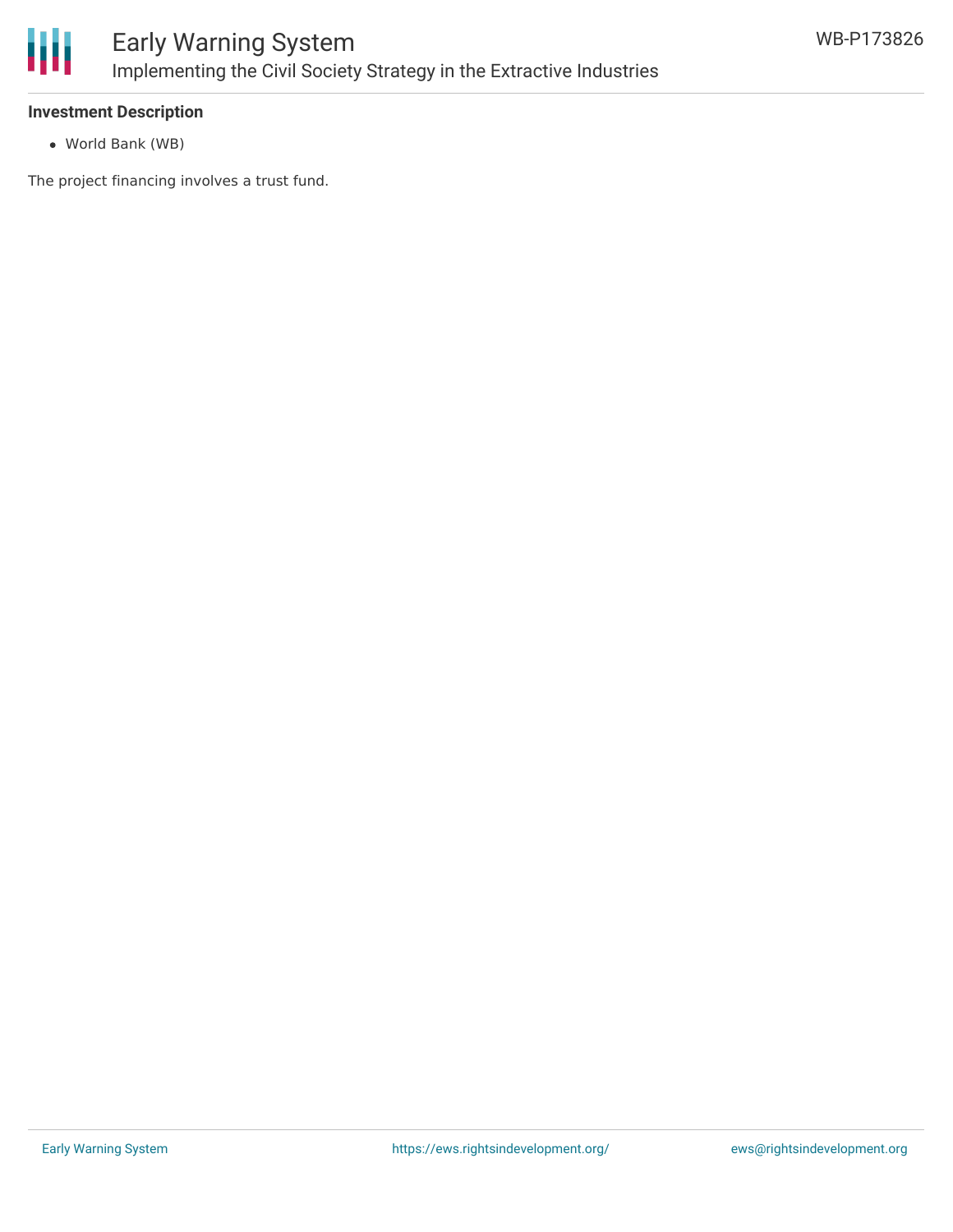

# **Contact Information**

WORLD BANK

David Waigwa Wachira, Operations Officer

5220+82925

THE NATURAL RESOURCE GOVERNANCE INSTITUTE

Suneeta Kaimal, Chief Operating Officer

skaimal@resourcegovernance.org

#### KATIE TRAVERS, Senior Development Officer

ktravers@resourcegovernance.org

ACCESS TO INFORMATION

To submit an information request for project information, you will have to create an account to access the Access to Information request form. You can learn more about this process at: https://www.worldbank.org/en/access-toinformation/request-submission

#### ACCOUNTABILITY MECHANISM OF THE WORLD BANK

The World Bank Inspection Panel is the independent complaint mechanism and fact-finding body for people who believe they are likely to be, or have been, adversely affected by a World Bank-financed project. If you submit a complaint to the Inspection Panel, they may investigate to assess whether the World Bank is following its own policies and procedures for preventing harm to people or the environment. You can contact the Inspection Panel or submit a complaint by emailing ipanel@worldbank.org. Information on how to file a complaint and a complaint request form are available at: https://www.inspectionpanel.org/how-tofile-complaint